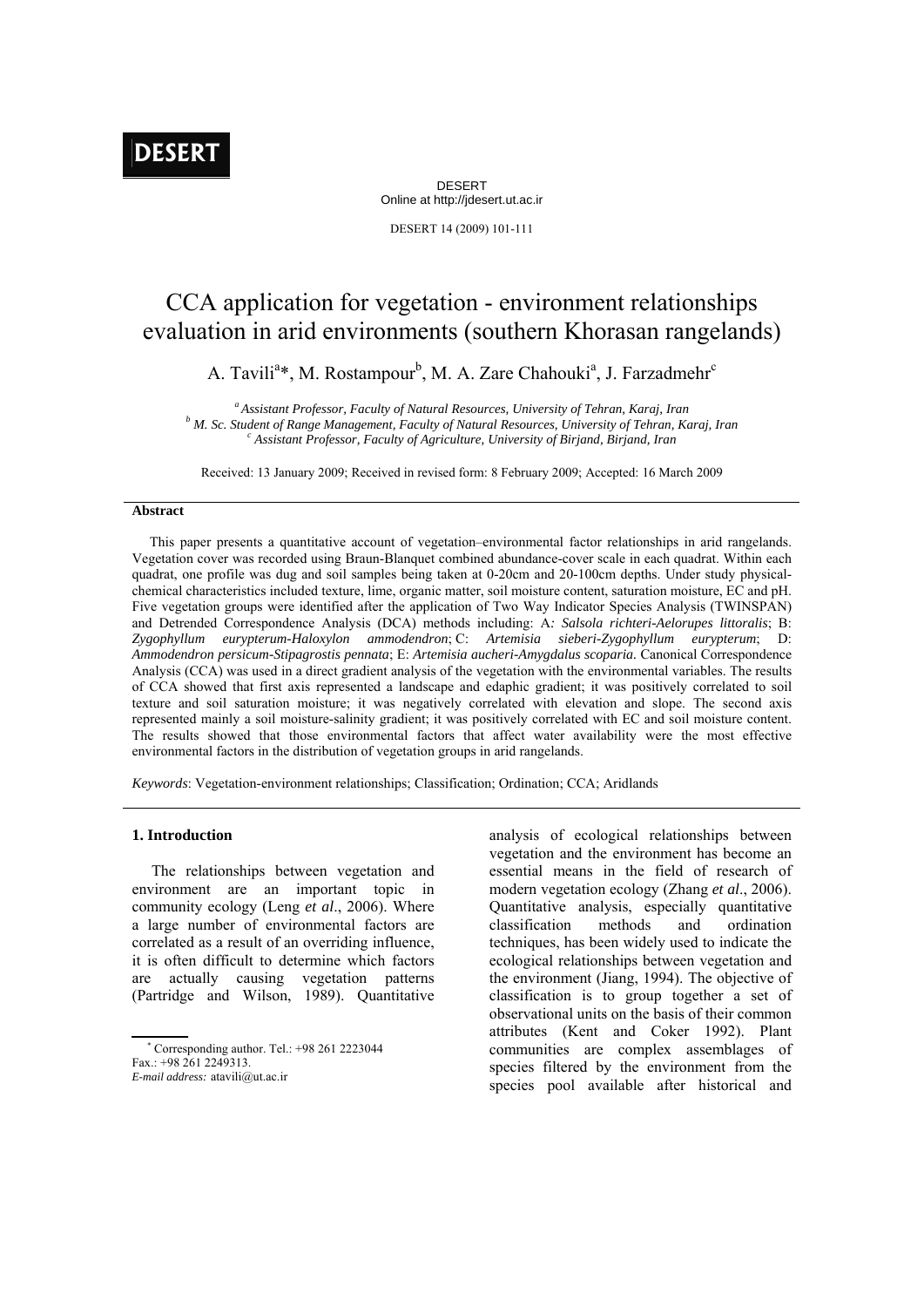chance events (Sebasti, 2004). Using classification, one can evaluate the importance of the assignment of abundance coefficients to vegetation composition. Classification is also of importance to cluster quadrats of high similarity. These clusters are key factors that are related to abiotic variables. It is therefore possible to analyze floristic structures by a hierarchical classification. One of the most<br>popular hierarchical divisive clustering hierarchical divisive clustering techniques in community ecology is the Twoway Indicator Species Analysis (TWINSPAN) (Zhang and Oxley, 1994). TWINSPAN (Hill, 1979) simultaneously classifies species and samples. Ordination is a collective term for multivariate techniques which adapt a multidimensional swarm of data points in such a way that when it is projected onto a two dimensional space any intrinsic pattern the data may possess becomes apparent upon visual inspection (Pielou, 1984). The ordination techniques proved to be a useful tool in the elucidation of the cluster pattern as well as in the detection of the main environmental variation underlying the floristic variation within the data (Mucino, 1982). Canonical correspondence analysis (CCA) is introduced as a multivariate extension of weighted averaging ordination, which is a simple method for arranging species along environmental variables (ter Braak, 1987).

 Desertification processes have and continue to be of major concern for management of this region. In order to control desertification and to better manage rangeland ecosystems of the aridland, evaluation of relationships between vegetation and environmental factors in this region is important.

 The first aim of this study was to define the vegetation groups, using TWINSPAN technique. The second aim of this study was to analyze the distribution patterns of vegetation groups and the relationships between the vegetation groups and environmental factors, using DCA and CCA techniques.

#### **2. Study area**

 The study area (144000 ha) is located to the northeast of South Khorasan province, at 33<sup>o</sup>  $15 - 33$  ° 45<sup>'</sup> N and 59 ° 45<sup>'</sup> - 66<sup>°</sup> 00<sup>'</sup> E. It is part of the Eastern Watershed of Iran. The maximum elevation of the region is 2730 m on Shaskouh Mountain and the minimum elevation is 530 m in the Petergan Playa. Average annual

temperature range from  $8.81$  to  $26.87^{\circ}$ c. Average annual precipitation of study area range from 105.16 to 271 mm. Rainfall is not only low but also falls in short periods interspersed with long dry periods. Climate is arid, according to Demartonn method. The study area comprises sand dunes and alluvial deposits. Soils are predominantly regosols, andoslos, lithosols and alluvial. In view point of phytogeography, this area belongs to zone of Irano – Turanian region, Western Asiatic subregion, Aremeno – Iranian province, Khorasan subprovince (Rostampour, 2008). Meteorological data such as average annual precipitation and temperature were calculated for a ten-year period.

#### **3. Materials and methods**

#### *3.1. Vegetation sampling and analysis*

 A vegetation analysis of Zirkouh rangelands was carried out during 2007, when most of species were expected to be growing. Sampling quadrats were established at 7 sites, selected from typical vegetation types in the region. Vegetation types were identified based on field surveys. A total of 181 quadrats were sampled with randomized - systematic method. At each site four parallel transect each of 150m long were laid out at 100-m intervals and 6-8 quadrats of  $2\n-16$  m<sup>2</sup> were located along it. The Braun Blanquet method was used in estimating canopy cover percentage and frequently using the 7-division scale (Westhoff & Van Der Maarel 1978). Density was determined by delimiting and counting individuals of each species. The similarity of species composition, described by the Sørensen index, between each pair of the sites, was calculated. The Sørensen index was calculated as:

$$
IS_c = \frac{2C}{A+B}
$$
 (1)

 Where C is the number of species shared in both sites, A the species occurring only in site A and B the species occurring only in site B (Asri, 1995). Species were identified in the field and samples of unknown species were collected and identified in the herbarium of Natural Recourses Faculty in University of Tehran. Field data included a through description of environmental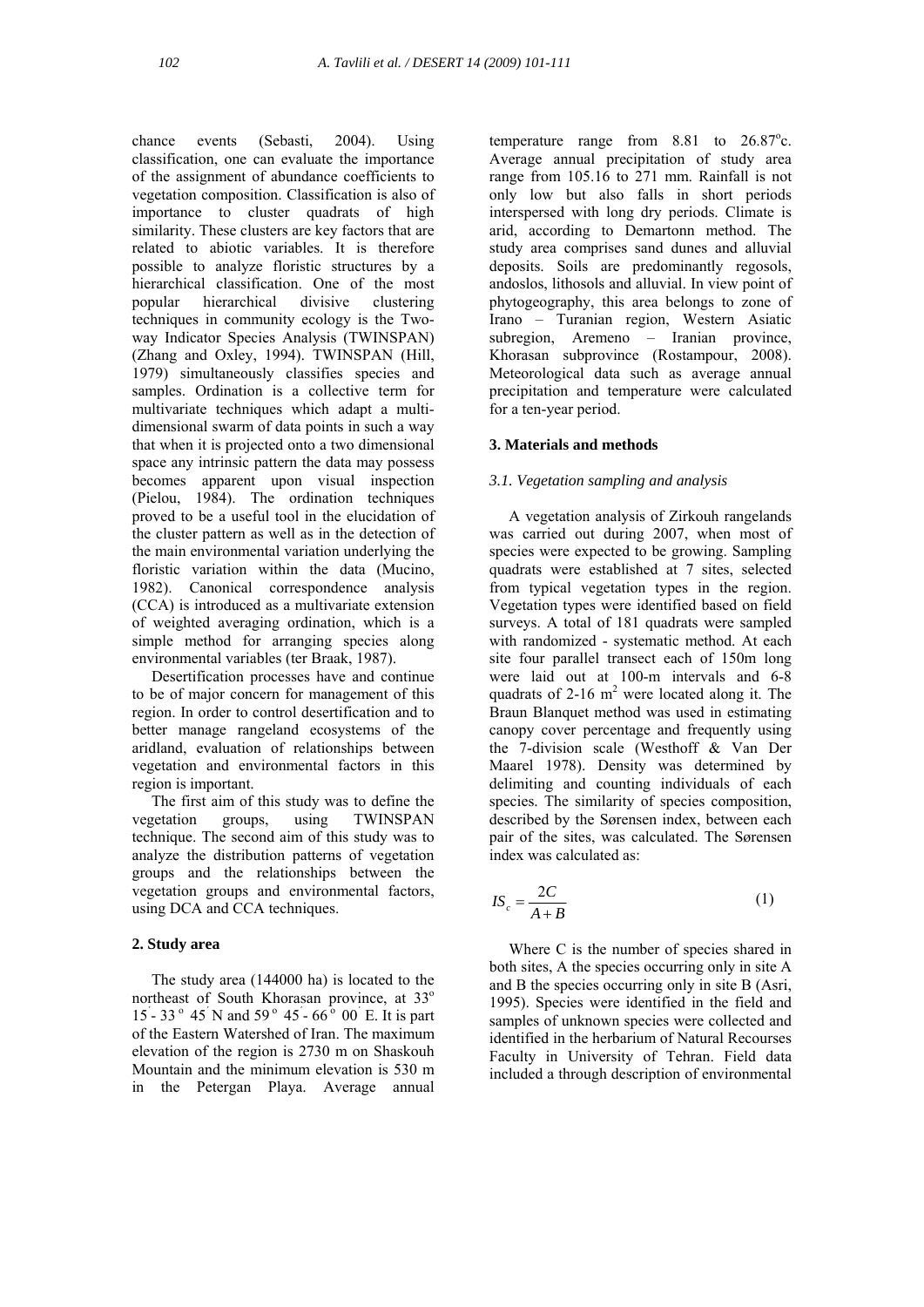factors of the sampled site such as quadrates location, altitude, slope gradient and aspect. Those were determined in the field using a GPS, altimeter, clinometer and compass, respectively.

#### *3.2. Soil analysis*

 Soil analysis was conducted during Juan and July. Two soil samples were taken from each quadrat to two depths of 20cm and 100cm. The physical and chemical properties of the soil, particularly in the rooting zone, which for most vascular plants is to a depth of 20 cm or so, plays a very important role in shaping vegetation (see Solon et al., 2007). Samples were thoroughly mixed, air-dried and sieved to pass a 2mm sieve to remove rocks, gravel and debris. Then one subsample was taken, which was labeled and kept in a plastic bag for analysis. The fine earth fraction was retained for chemical analysis. Soil samples were analyzed for soil moisture content (SM), saturation moisture percentage (SP), texture, pH, electrical conductivity  $(EC)$ ,  $CaCo<sub>3</sub>$  and organic matter (OM). Percentage moisture content was calculated as the difference between the preand post-drying weight divided by the predrying weight. Soil texture was determined by the Bouyoucous hydrometer method (Bouyoucous, 1962), and the result used to calculate the percentages of sand, silt and clay. Soil pH was measured in soil extract (soil water ratio  $= 1:5$ ) and electrical conductivity (EC) was measured using a conductivity meter.  $CaCo<sub>3</sub>$ percentage determined using 1N HCl, and organic matter content estimated by the Walkley and Black method (1934). The soil analyses were conducted at Soil Testing Laboratory of Natural Recourses Faculty in University of Tehran.

## *3.3. Statistical analysis*

 The 181 Quadra vegetation data from Zirkouh rangelands was analyzed using the multivariate analysis methods. Data analysis was performed on the abundance – cover scale all quadrats per site. The data were entered into a Microsoft Excel spreadsheet then transferred to the PC-ORD program (McCune and Mefford, 1999). Species with less than 2 entries were deleted to increase the definition of the results (Baruch, 2005). The resulting samples-byspecies data matrix consisted of 44 species and

181 quadrats. The floristic data were classified with TWINSPAN technique (Hill, 1979). TWINSPAN is a numerical method of polythetic divisive classification (Mesdaghi, 2005). From TWINSPAN, an ordered two-way table, which expressed succinctly the relationships of the samples and species within the set data, was constructed (He *et al*., 2007). An indirect gradient analysis, the Detrended Correspondence Analysis (DCA, Hill, 1979; Hill and Gauch, 1980) was applied for preliminary analysis of species data. DCA was used to determine lengths of the gradients (Eilertsen *et al*. 1990). This is an indirect ordination technique that provides a description of changes in the vegetation along the environmental gradients (Hill and Gauch, 1980). The length of the gradient from the first analysis serves as a lead for selecting between CCA and RDA (Lepš and Šmilauer, 1999). Gradients were sufficiently long  $(> 2 SD)$  to justify use of CCA, which assumes species have a unimodal response to the environmental gradients (ter Braak 1995). The relationship between plant species variation and environmental variation was assessed using canonical correspondence analysis (CCA) (Ter Braak, 1986). For this analysis, a second samples-by environmental factors data matrix was also constructed; it consisted of 14 environmental factors and 181 quadrats. In this analysis species scores were weighted averages of eigenvector sample scores and biplot scores of environmental variables were correlations with the ordination axes. The importance of each CCA axis is represented by the eigenvalue, which measures how much variation in the species data is explained by the combination of environmental variables for the axis (ter Braak 1995). Intra-set correlations from the CCAs are therefore used to assess the importance of the environmental variables (Abd El-Gani and Amer, 2003). Statistically significant environmental factors tested by the Monte Carlo permutation test were used in analyses (ter Braak and Smilauer, 1998). Permutation tests were run with 999 permutations. For the gradient analysis the computer program CANOCO version 4 (ter Braak and Smilauer 1998) was used. Ordination diagrams were drawn in CanoDraw 3.1 (Smilauer, 1997). For each of the vegetation groups, the mean and standard deviations were calculated for the environmental parameters. The variation in the environmental variables in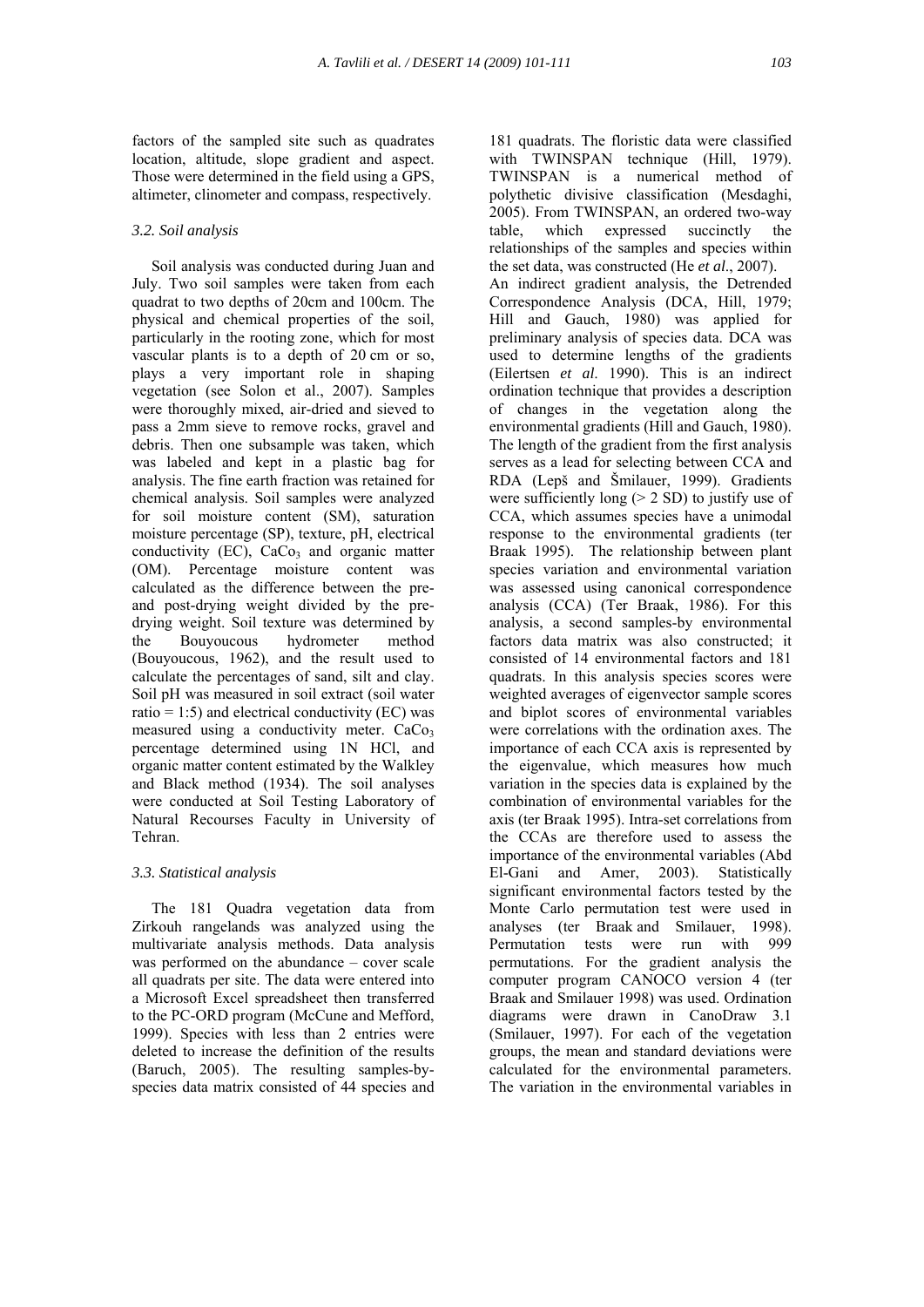relation to vegetation groups were tested using one-way analysis of variance (ANOVA) procedure of SPSS version 12.0.1 for windows (Julie, 2001). Duncan's multiple range test was used for mean separation when the analysis of variance showed statistically significant differences (p<0.05). Soil parameters were checked for normality with the Kolmogorov-Smirnov test.

# **4. Results**

#### *4.1. Classification*

 Using TWINSPAN, the rangeland communities were classified into five groups. In this analysis, 181 quadrats were classified into five groups (Figure. 1 a). Each vegetation group was named based on dominant or indicator species. Subsequent to the classification of vegetation groups a synoptic table was prepared from the output of TWINSPAN (Table 1). The most number of plant species (22) is related to vegetation group D and the least of it (7) is related to vegetation group A (Table 1).

 In the first division, 181 quadrats have divided to two clusters that in left direction exists 28 quadrats with *Artemisia aucheri* and *Amygdalus scoparia* indicator species (Group E). In right direction exists 153 quadrats and exists no indicator species. The second division 153 quadrats have divide to two clusters that in right direction exist 80 quadrats with *Ammodendron persicum* and *Stipagrostis pennata* indicator species (Group D) and left direction exists 73 quadrats and exists no indicator species. In third division, 73 quadrats divided to two clusters that in left direction exists 25 species with *Salsola richteri* and *Aelorupes littoralis* indicator species (Group A). In right direction exists 48 quadrats and exists no indicator species. The forth division, 48 quadrats have divided to two clusters that in left direction exists 25 species with *Zygophyllum eurypterum* and *Haloxylon ammodendron*  indicator species (Group B) and right direction exists 23 quadrats with *Artemisia sieberi* and *Zygophyllum eurypterum* indicator species (Group C). These groups were subsequently compared with the groups identified in the DCA method. Appendix includes the complete list of the plant species used in Figure 1 (b). The resulting DCA diagram provided a visual summary of the species composition data from the sample plots. The TWINSPAN groups were drawn in by hand on the DCA diagram (Figure 1 b).

 There was a certain degree of overlap among B, C and D vegetation groups. Sørensen index (*ISs*) between the five vegetation groups was shown in Table 2. Between groups B, C and D there are significant relations, but groups A and E have the lowest similarities with other groups.

 A brief description of each group is coming as follows:

A: *Salsola richteri - Aelorupes littoralis* group.This group was founded in highly saline and humid soils and low places. The altitude varied from 550 masl to 580masl. The mean precipitation of this group is the lowest of all the groups (105mm) and the mean temperature the highest  $(26 \, \text{C}^{\degree})$ . This group was found in the places with the highest content of Clay, Organic matter, EC, Saturation moisture and Soil moisture content.

B: *Zygophyllum eurypterum* - *Haloxylon ammodendron* group. This group was founded between 800 and 970masl. The mean precipitation was 125mm.This group founded in places where covered by trees and shrubs. **Group** 

C: *Artemisia sieberi* - *Haloxylon ammodendron* group. This group was founded between 900 and 1020masl. The mean precipitation was 136mm. This group is the same of group B, according to soil and topography properties.

D: *Ammodendron persicum* - *Stipagrostis pennata* group*.* This group was founded in sand duns. The elevation varied from 900masl to 1200masl. The mean precipitation was 133mm and the mean temperature was 21.8 Cº. The content of sand in the soil was the highest compared with the other groups, but Soil moisture content was the lowest of all. This group was covered by shrubs and bunch grasses. E: *Artemisia aucheri* - *Amygdalus scoparia* group. This group was founded in high places (1200 to 1670masl). So, the mean precipitation of this group is the highest of all the groups (185mm) and the mean temperature the lowest  $(13.5 \, \text{C}^{\circ})$ . Slope is between 70-80% in this group.

 To provide greater insight into the relation between vegetation and the environmental factors, detailed environmental measurements and vegetation groups' descriptions were performed. A summary of environmental factors for each of the five vegetation groups obtained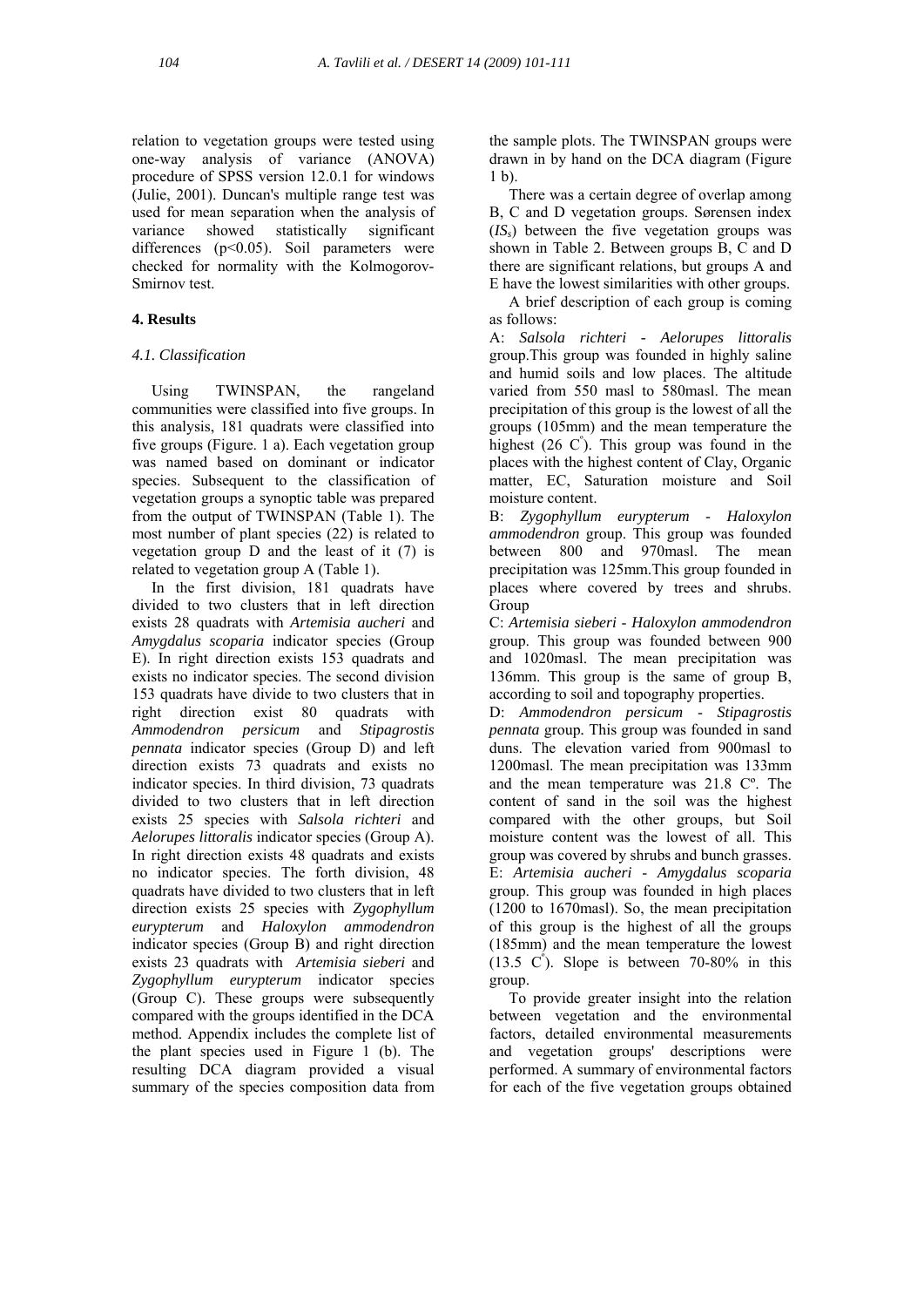by TWINSPAN in the study area is presented in Tables 3 and 4. Significant differences could bee seen in many of the environmental factors

of these groups. Of the measured soil factors only CaCo<sub>3</sub> shows no significant differences among the vegetation groups.



Fig. 1. Relationship between the five vegetation groups obtained after the application of TWINSPAN (a) and DCA (b) techniques. For species abbreviations see Appendix. The five groups are: group A: *Salsola richteri-Aelorupes littoralis*, group B: *Zygophyllum eurypterum-Haloxylon ammodendron*, group C: *Artemisia sieberi-Zygophyllum eurypterum*, group D: *Ammodendron persicum-Stipagrostis pennata*, group E: *Artemisia aucheri-Amygdalus scoparia*.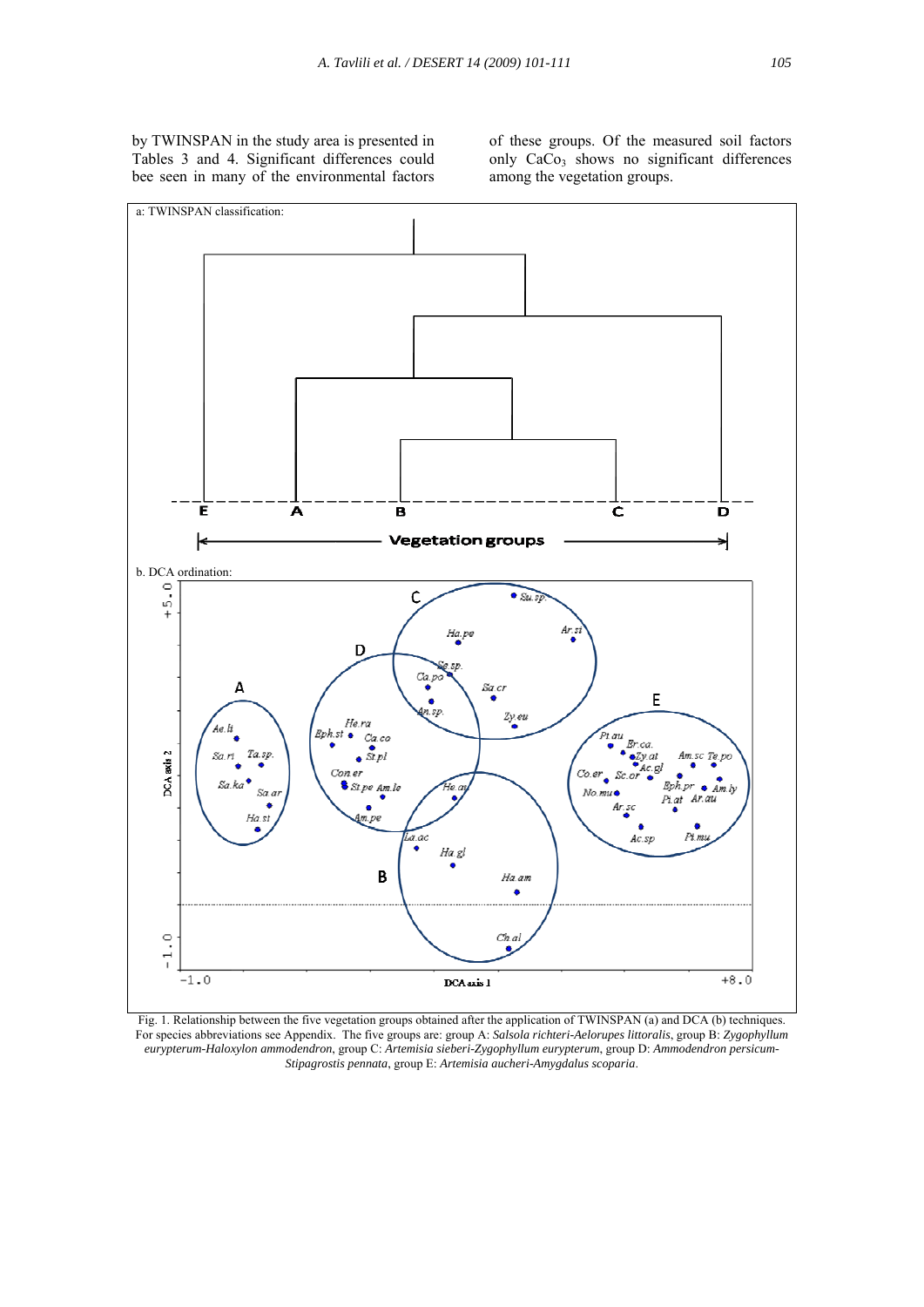| Vegetation group        |    |                | Species |            |         |
|-------------------------|----|----------------|---------|------------|---------|
|                         | A  | $\overline{B}$ |         | D          | E       |
| Number of sample plots  | 28 | 80             | 23      | 25         | 25      |
| Total number of species | 22 | 20             | 12      | 11         |         |
| Salsloa richteri        |    |                |         |            |         |
| Aelorupus littoralis    |    |                |         |            |         |
| Salsloa arbuscula       | Ω  |                |         |            |         |
| Zygophyllum eurypterum  |    |                |         |            |         |
| Haloxylon ammodendron   |    |                | $\circ$ |            |         |
| Halothamnus glaucus     |    | $\bigcirc$     |         |            |         |
| Suaeda audiflora        |    | $\bigcirc$     |         |            |         |
| Andrachen sp.           |    |                | $\circ$ | $\bigcirc$ |         |
| Ammodendron persicum    |    |                |         |            |         |
| Stipagrostis pennata    |    |                |         |            |         |
| Stipagrostis polumosa   |    |                |         | $\bigcirc$ |         |
| Calligonum comosum      |    |                |         | $\circ$    |         |
| Ammothamnus lehmannii   |    |                |         | $\circ$    |         |
| Convolvulus eremophylus |    |                |         | $\circ$    |         |
| Heliotropium aucheri    |    |                |         | $\circ$    |         |
| Artemisia aucheri       |    |                |         |            |         |
| Amygdalus scoparia      |    |                |         |            |         |
| Amygdalus lycioides     |    |                |         |            | $\circ$ |
| Artemisia sieberi       |    | ∩              | Ō       |            | $\circ$ |
| Teucriom polium         |    |                |         |            | $\circ$ |

 Table 1. Synoptic table of the indicator and preferential species of the vegetation groups obtained by TWINSPAN in the study area with their presence estimates

 $\bullet$ =above 50%,  $\circ$ =less than 50%, -=absence.

Table 2. Sørensen index (IS<sub>5</sub>) between the vegetation groups obtained by TWINSPAN in the study area.  $* = p \le 0.05$ , \*\*=p $\le 0.01$ 

| Vegetation group |         |           |          |       |  |
|------------------|---------|-----------|----------|-------|--|
|                  |         | ۰         |          |       |  |
|                  |         |           |          |       |  |
|                  | 10.52   | $*26.08$  |          |       |  |
|                  | 14.81   | $**38.70$ | $**4375$ |       |  |
|                  | $\circ$ | 5.06      | 7.64     | 13.63 |  |

Table 3. Mean  $\pm$  standard error of the Environmental factors in the vegetation groups obtained by TWINSPAN in the study area<br>
Vegetation group Vegetation group

| -----------------  |                    |                    | $\frac{1}{2}$      |                    |                     |         |          |
|--------------------|--------------------|--------------------|--------------------|--------------------|---------------------|---------|----------|
| factors            |                    |                    |                    |                    |                     | F-ratio | P-values |
| Elevation (m asl)  | $554\pm 6.43$ a    | $927\pm41.44$ b    | $1040\pm112.09$ b  | 1006±56.27 b       | $1650\pm85.62$ c    | 7.62    | 0.01     |
| Slope $(\%)$       | $-36\pm0.43$ a     | $7.90 \pm 0.83$ a  | $12.18 \pm 1.77$ a | $30.18 \pm 2.07$ b | $78.3 \pm 2.50$ c   | 1178    | 0.00     |
| Aspect             | Sа                 | SE a               | W h                | NW c               | Nс                  | 9.54    | 0.01     |
| Precipitation (mm) | $105.52 \pm 0.5$ a | $127.38\pm3.32$ b  | 136.4±8.97 h       | $133.6\pm4.55$ b   | $185.26 \pm 10.3$ c | 7.47    | 0.01     |
| Temperature (c     | $26.18 \pm 0.08$ a | $23.21 \pm 0.54$ b | $20.95 \pm 1.48$ b | $20.71 \pm 0.74$ b | $13.67 \pm 1.30$ c  | 7.62    | 0.01     |
| $2 - 2 = 3$<br>.   |                    | $\cdots$           |                    |                    |                     |         |          |

<sup>a-c</sup> Values within rows not followed by same letter differ significantly (p < 0.05).

Table 4. Mean ± standard error of the soil factors in the vegetation groups obtained by TWINSPAN in the study area

|                               | Vegetation group    |                     |                     |                     |         |          |
|-------------------------------|---------------------|---------------------|---------------------|---------------------|---------|----------|
| Soil factors                  | А                   | B                   | C                   | D                   | F-ratio | P-values |
| Sand $(\% )$                  | $57.90 \pm 5.68$ a  | $70.40 \pm 1.75$ b  | $69.97 \pm 2.56$ b  | $87.12 \pm 0.78$ c  | 35.46   | 0.00     |
| $Silt (\%)$                   | 18.20±4.61 a        | $8.97 \pm 3.62$ b   | $10.54 \pm 2.35$ b  | $1.55 \pm 0.32$ c   | 16.73   | 0.00     |
| Clay $(\% )$                  | $23.88 \pm 1.94$ a  | $20.63 \pm 2.55$ a  | $19.47 \pm 2.28$ a  | $10.95 \pm 0.79$ b  | 17.36   | 0.00     |
| $EC$ (ds/m)                   | 16.73±1.91 a        | $1.38 \pm 0.78$ b   | $0.26 \pm 0.02$ b   | $0.24 \pm 0.01$ b   | 125.80  | 0.00     |
| pΗ                            | $8.39 \pm 0.08$ a   | $8.10\pm0.13$ b     | $7.95 \pm 0.03$ b   | $7.96 \pm 0.04$ b   | 8.97    | 0.00     |
| $CaCo3/%$ )                   | $11.29 \pm 1.30$ ns | $14.22 \pm 0.67$ ns | $14.14 \pm 0.67$ ns | $13.95 \pm 0.32$ ns | 8.39    | 0.13     |
| Soil moisture content $(\% )$ | $6.21 \pm 1.12$ a   | $2.00\pm0.33$ b     | $1.55 \pm 0.09$ b   | $0.50 \pm 0.02$ c   | 34.57   | 0.00     |
| Saturation moisture (%)       | 35.91 $\pm$ 2.45 a  | $27.30 \pm 1.28$ h  | $28.33 \pm 1.07$ h  | $26.33 \pm 0.37$ b  | 14.96   | 0.00     |
| Organic matter $(\% )$        | $2.72 \pm 0.74$ a   | $1.84 \pm 0.25$ b   | 1.88±0.16 b         | $0.89\pm0.16$ b     | 5.67    | 0.05     |

No samples were collected from vegetation group E due to rockiness of site.<sup>a-c</sup> Values within rows not followed by same letter differ significantly ( $p < 0.05$ ).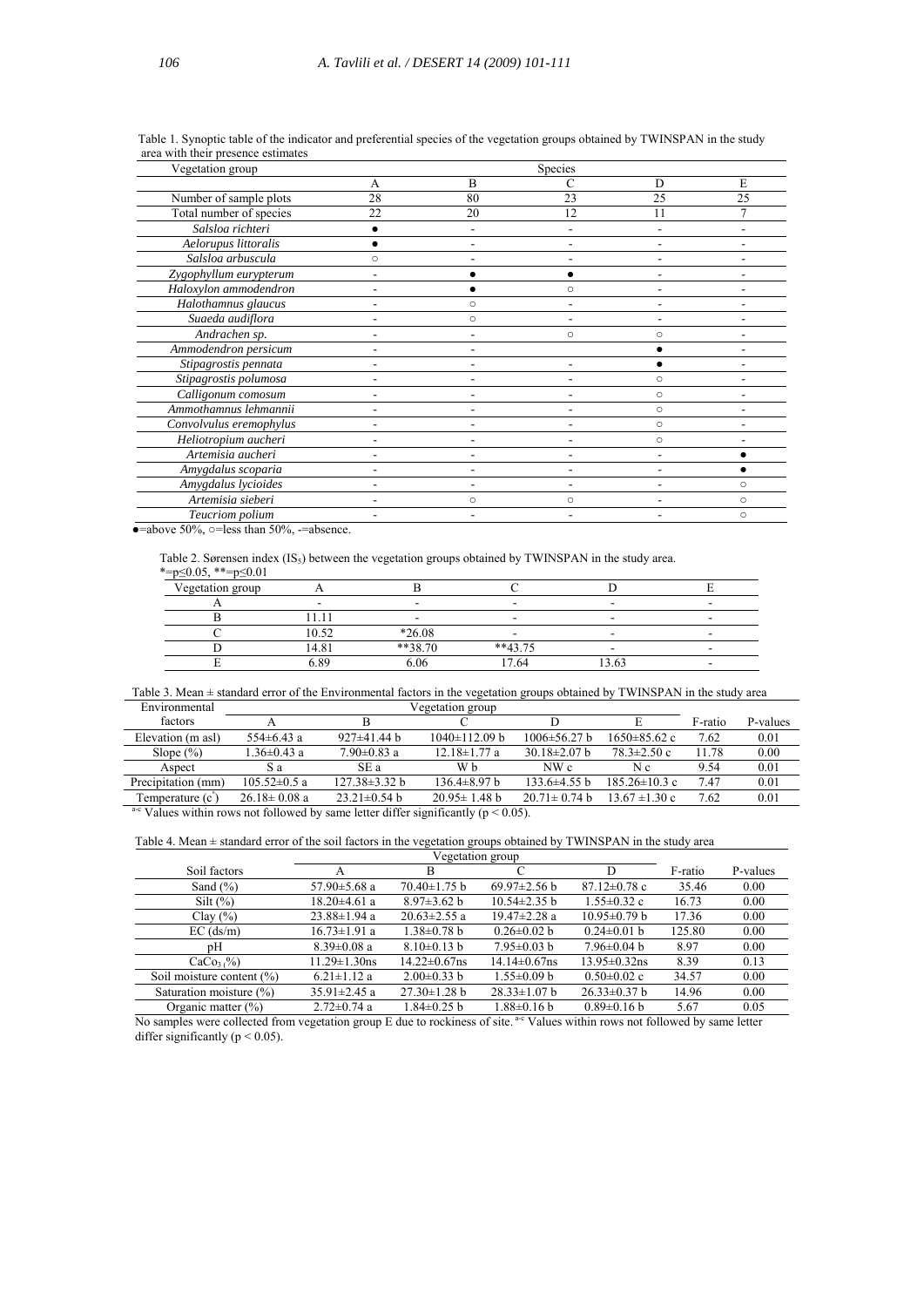#### *4.2. Ordination*

 The relationship between plant species variation and environmental variation was assessed using canonical correspondence analysis (CCA). The cumulative percentage variances of species-environment relation for axes of CCA (and their eigenvalues) are: 40.90

(0.65) and 65.30 (0.38) for axes 1 and 2, respectively. The species-environment correlations calculated for by the first two axes of CCA are: 0.85 and 0.90 (Table 5). A Monte Carlo permutation test (Table 6) showed that the vegetation - environment relationships revealed by axis 1 and all axes were significant ( $p =$ 0.01).

Table 5. Eigenvalues and Species-environment correlations of the first two CCA axes

|                                                                | Axis 1 | Axis 2 |
|----------------------------------------------------------------|--------|--------|
| Lengths of gradient (checked by DCA)                           | 7.28   | 4.05   |
| Eigenvalues                                                    | 0.65   | 0.38   |
| Species-environment correlations                               | 0.85   | 0.90   |
| Cumulative percentage variance of species data                 | 19.10  | 30.30  |
| Cumulative percentage variance of species-environment relation | 40.90  | 65.30  |
|                                                                |        |        |

| Table 6. Monte Carlo permutation test (99 permutations) |             |         |           |  |
|---------------------------------------------------------|-------------|---------|-----------|--|
|                                                         | Eigenvalues | F-ratio | P-value   |  |
| First canonical axis                                    | 0.65        |         | $_{0.01}$ |  |
| All canonical axes                                      | 58          | 47      | $_{0.01}$ |  |

 Correlations between the first two CCA axes and environmental factors were determined. The strongest correlations with the first CCA axis were for soil saturation moisture, soil texture, Slope and elevation. The second CCA axis was highly correlated with EC and soil moisture content (Table 7).

| Table 7. Intra-set correlations of environmental factors with the first two CCA axes |
|--------------------------------------------------------------------------------------|
|--------------------------------------------------------------------------------------|

| <b>Environmental factors</b> | Axis 1  | Axis 2   |
|------------------------------|---------|----------|
| Elevation (masl)             | $-0.57$ | $-0.40$  |
| Slope $(\%)$                 | $-0.85$ | $-0.02$  |
| Aspect                       | $-0.09$ | $0 - 11$ |
| Precipitation (mm)           | $-0.19$ | $-0.39$  |
| Temperature $(c^{\circ})$    | 0.19    | 0.39     |
| Sand $(\% )$                 | 0.95    | $-0.21$  |
| $Silt (\%)$                  | 0.45    | 0.30     |
| Clay $(\% )$                 | 0.62    | 0.21     |
| $EC$ (ds/m)                  | 0.41    | 0.87     |
| рH                           | 0.31    | $-0.05$  |
| CaCo3(%)                     | 0.30    | $-0.07$  |
| Soil moisture content (%)    | 0.46    | 0.72     |
| Saturation moisture (%)      | 0.95    | 0.06     |
| Organic matter $(\% )$       | 0.22    | 0.31     |

Values in bold indicate correlations  $> \pm 0.50$ 

 The CCA species - environment biplot of the first two axes (Fig. 2) shows that each vegetation groups reflects the ecological relationships between vegetation groups and their environments. The first CCA axis represents a landscape gradient, that is, the elevation, slope and sand increase from left to right along the first axis. The second axis clearly reflects a soil moisture-salinity gradient, that is, EC and soil moisture content gradually declines from the top to the bottom along the second axis. Group A, which appeared at low elevations

and on saline and moisture soil, is located at top of the second axis and its environment is relatively warm and humid. Group B and group C which occurred at clayey and calcareous soil and are usually present at the middle elevation, are under group A. Group D which occurred at sandy soil is situated on the bottom the second axis. Group E, which occurred at high elevations and steep slopes, is placed in the right direction of the first axis and its environment is characterized by cold. The distribution of this group is influenced by elevation and aspect.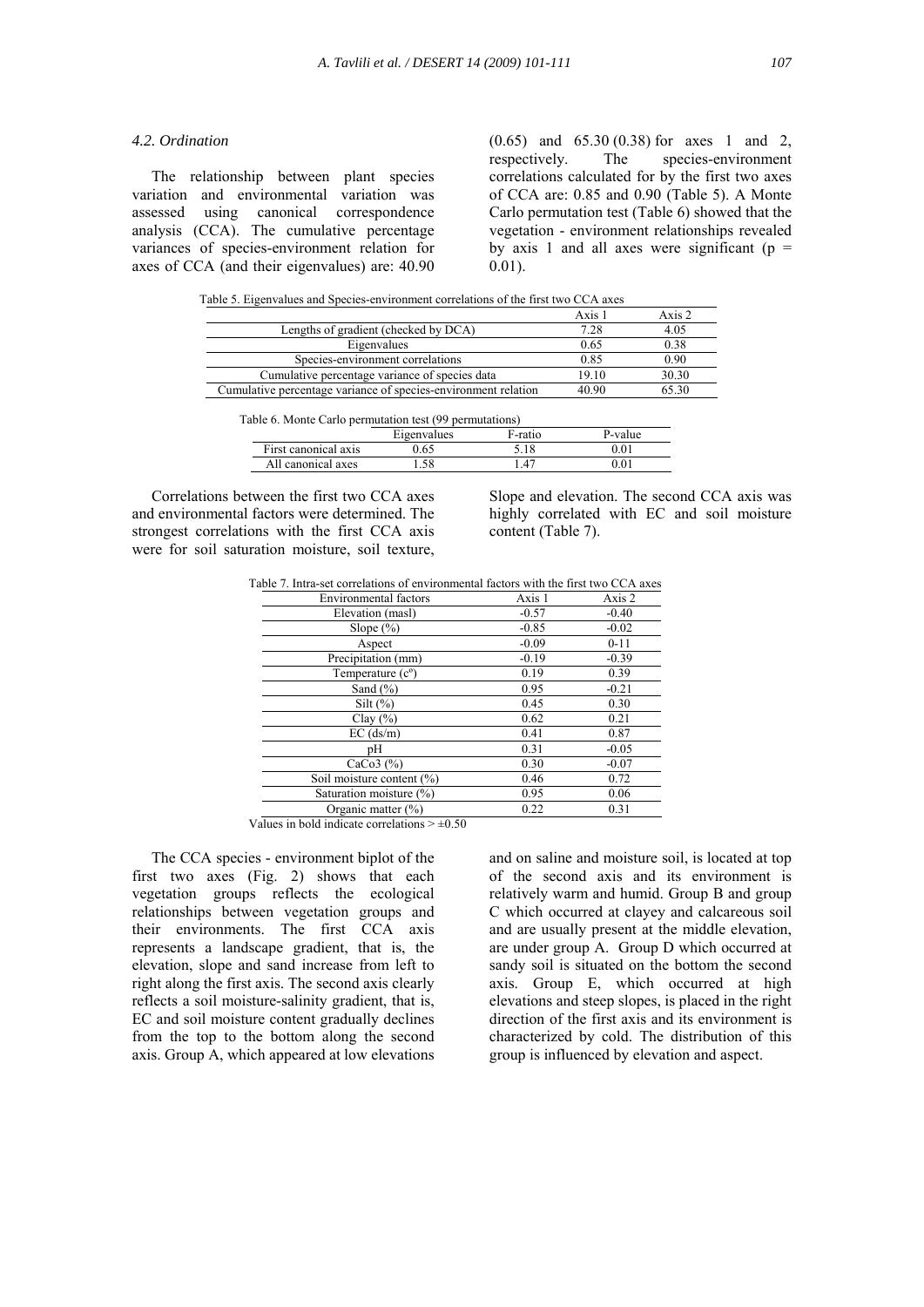

Fig. 2. CCA species - environment biplot of the first two axes, with arrows representing the environmental factors and symbols indicating the 43 species. For species abbreviations see Appendix. SP: saturation moisture percentage, SM: soil moisture content, OM: organic matter, P: precipitation and T: temperature. TWINSPAN classification groups are indicated bye different symbols: group A: *Salsola richteri-Aelorupes littoralis* (○), group B: *Zygophyllum eurypterum-Haloxylon ammodendron* (●), group C: *Artemisia sieberi-Zygophyllum eurypterum* ( ), group D: *Ammodendron persicum-Stipagrostis pennata* (▲), group E: *Artemisia aucheri-Amygdalus scoparia* (Δ).

#### **5. Discussion and conclusion**

 This paper presents a quantitative account of vegetation-environmental factor relationships in the Zirkouh rangelands of Qaen in Iran, using methods of TWINSPAN, DCA and CCA. 181 collected quadrats were classified into five vegetation groups by TWINSPAN, and the distribution of the vegetation groups could comprehensively reflect the influence of environmental factors. These groups were ordered along a gradient of topographic relief from depressions with permanent standing water (group A) through flats and sand dunes (groups B, C and D) and mountain (group E). Classification and CCA ordination results were

compared. The TWINSPAN groups could be recognized in the CCA graph, too. The ordination graph generated by CCA visualizes not only a pattern of community variation (as in standard ordination) but also the main features of the distributions of species along the environmental factors. Applications demonstrate that CCA can be used both for detecting species-environment relations, and for investigating specific questions about the response of species to environmental variables (ter Braak, 1987). One of the most popular statistical methods in plant ecology at the present time is CCA (Austin, 2002). CCA has the advantage of analyzing simultaneously all the environmental variables potentially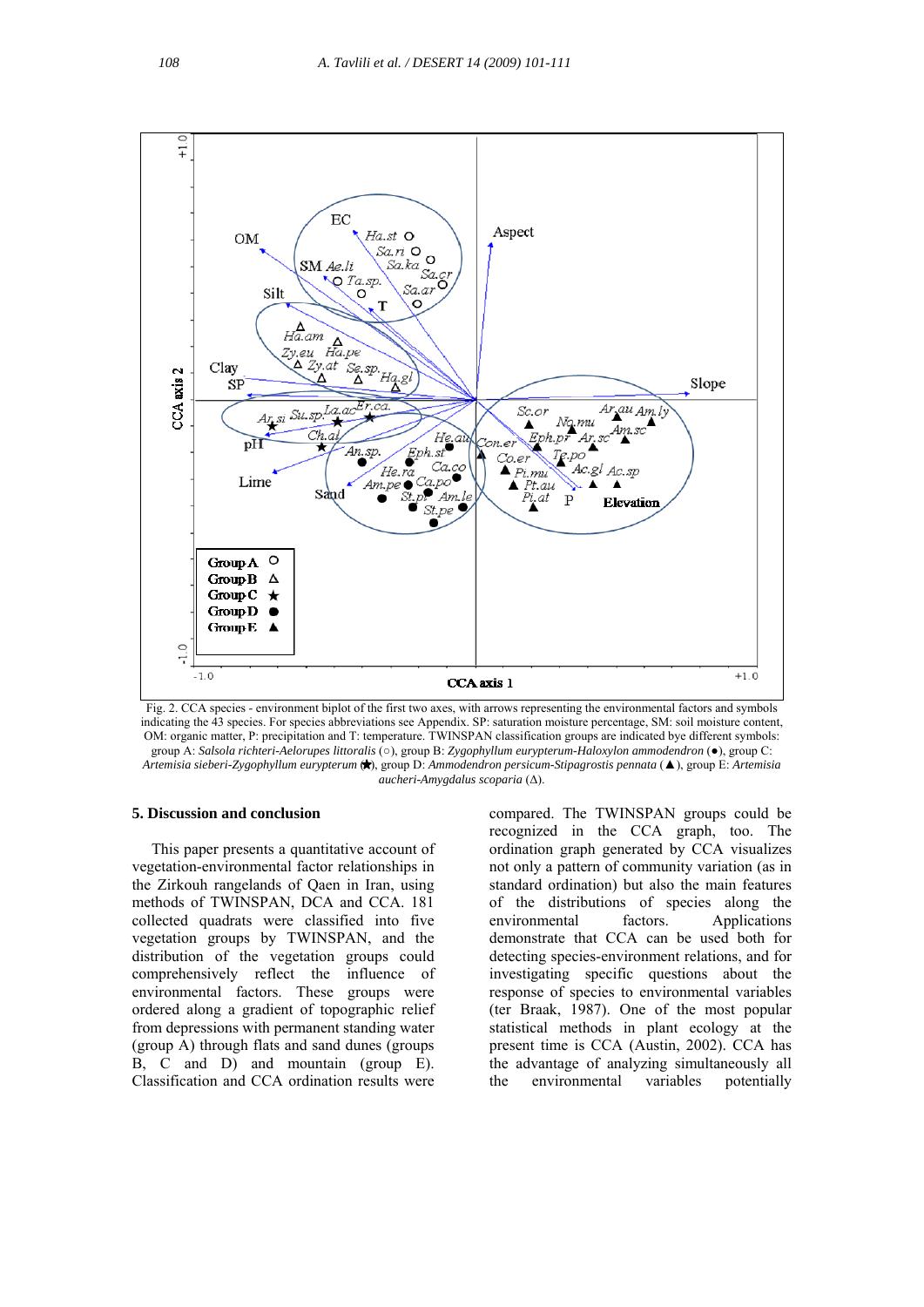determining species habitat selection (Baguette, 1993).

 First axis represented a landscape gradient; it was positively correlated to soil texture and soil saturation moisture; it was negatively correlated with elevation and slope.

 Soil texture plays an important role in determination of vegetation groups (Ahmadi and *et al*., 2002). Numerous studies have shown the importance of soil texture for vegetation (Abbadi and El Sheikh, 2002 and Davies *et al*., 2007), because soil texture controls dynamics of soil organic matter or organic matter decomposition and formation as well as influences infiltration and moisture retention and the availability of water and nutrients to plants (He *et al.*, 2007). Azarnivand *et al*. (2003) concluded that soil texture is one of the most important affective factors in the distribution of *Artemisia sieberi* and *Artemisia aucheri* in Vard Avard, Garmsar and Semnan rangelands of Iran. Soil moisture content has many effects on the distribution of vegetation groups and plant species. The result of this study for magnitude of soil moisture is confirmed by Abd EI-Ghani, 1998 and Mohtasham nia *et al*., 2007. Munhoz *et al.* (2008) found the significant correlations between soil texture and soil moisture features and species distribution. In summary, among different environmental factors, soil is of high importance in plant growth, and is a function of climate, organisms, topography, parent material and time (Hoveizeh, 1997).

 Altitude and bare rock percent cover control vegetation patterns on rocky slopes (Vogiatzakis *et al*., 2003). Zhang *et al.* (2006) also showed that altitude is an important factor, because the change of altitude gradient will lead to changes in the temperature and humidity gradients. Davies *et al*. (2007) suggested that slope was the only non-soil factor to be at least moderately correlated with plant species composition in *Artemisia tridentates* alliance. Climate, soil properties and topography are factors that determine plant species distribution (He *et al*., 2007).

 The second axis represented mainly a soil moisture-salinity gradient; it was positively correlated with EC and soil moisture content. Abu-Ziada (1980) also notes strong relationships between the vegetation pattern and the soil moisture-salinity gradients in the Kharga and Dakhla Oases (see Abd El-Ghani,

2000). Different sets of soil properties influence the distribution pattern of species and communities (Piernik, 2005). Spatial and temporal heterogeneity of soil variables were related to species distribution (Kwon *et al*., 2007). The study of the spatial patterns in ecology helps to understand the processes that control species distribution (Legender and legender, 1998).

 The results showed that the distribution of the vegetation groups was closely related to edaphic and topographic factors. In general, the most important ecological factors influencing vegetation groups in Zirkouh rangelands are soil texture, EC, soil saturation moisture, soil moisture content, slope and elevation. Soil properties and topography are abiotic factors related to water availability (He *et al*., 2007). Soil moisture and texture, altitude and slope are physical environmental variables affecting water availability (Enright *et al*., 2005). The results showed that those environmental factors that affect water availability were the most effective environmental factors in the distribution of vegetation groups in Zirkouh rangelands of Qaen. Similar to our findings, Enright *et al.* (2005) resulted that physical environmental factors likely to affect water availability were more important than soil chemical properties in determining the distribution of the major vegetation types in Krithar National Park, Pakistan.

 The interactions of plants with both biotic and abiotic environmental factors are thought to lead to the establishment of structural patterns that reflect community organization (Sebastia, 2004). Understanding relationships between environmental variables and vegetation distribution helps us to apply these finding in management, reclamation, and development of arid and semi arid grassland ecosystems (He *et al*., 2007). Management and restoration of vegetation patterns in arid land ecosystems depends on an understanding of allogenic environmental factors that organize species assemblages and autogenic processes linked to assemblages (King *et al*., 2004). Potential vegetation environments (e.g., habitat types, range sites, ecological sites) are important to land managers because they provide a conceptual basis for the description of resource potentials and ecological integrity (Jensen *et al*., 2001).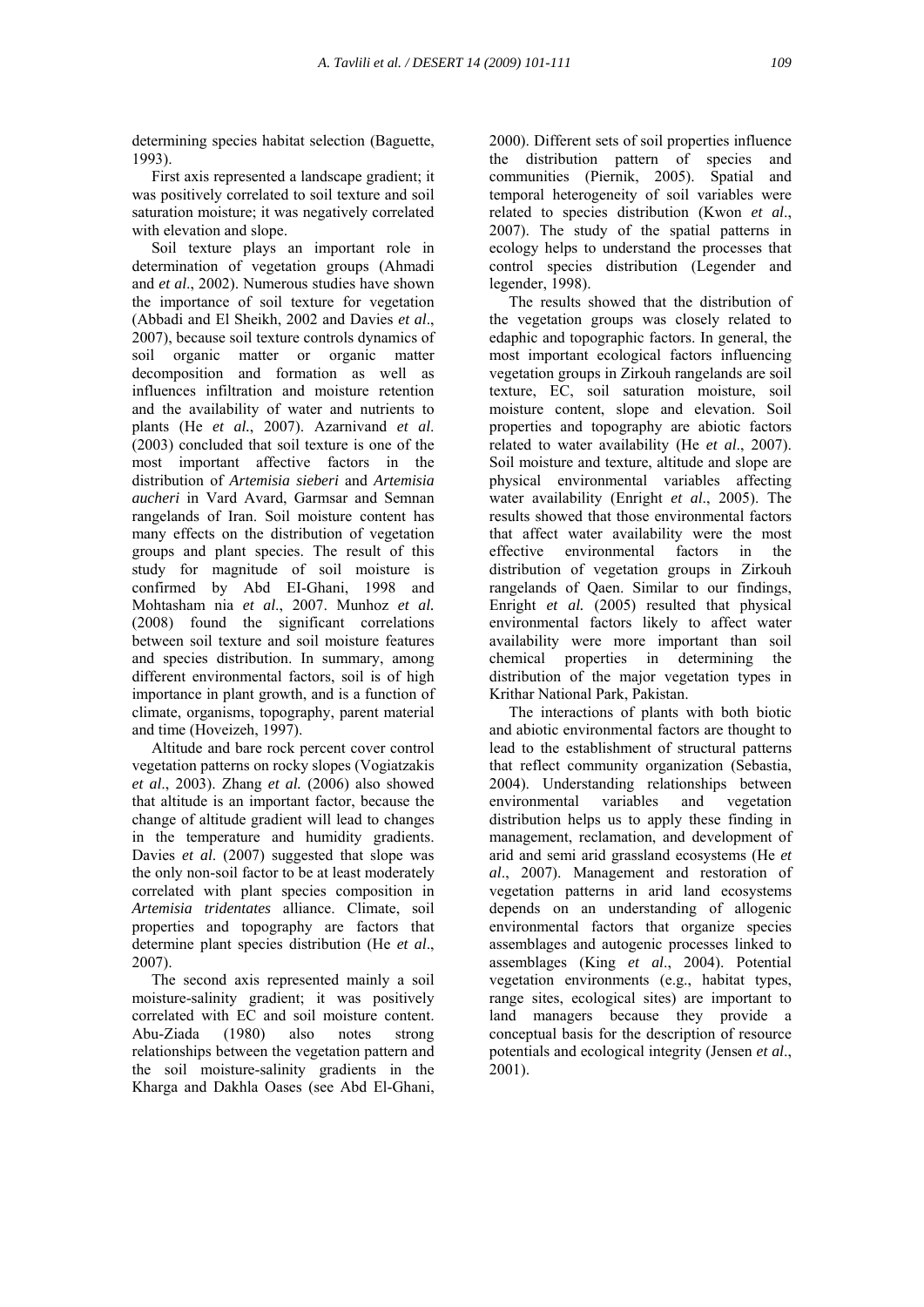Appendix: List of full authorities of plant species abbreviations given in Figures 1 and 2

| Acanhtophyllum glandulosum | Ac. gl  | Haloxylon persicum        | Ha. pe      |
|----------------------------|---------|---------------------------|-------------|
| Acantholimon sp.           | Ac. sp. | Halothamnus glaucus       | Ha.gl       |
| Aelorupus littoralis       | Ae. li  | Heliotropium aucheri      | He.au       |
| Agriophylum minus          | Ag. mi  | Heliotropium ramosissimum | He. ra      |
| Ammothamnus lehmannii      | Am. le  | Heliotropium transoxantum | He.tr       |
| Amygdalus lycioides        | Am. ly  | Launaea acanthodes        | La.ac       |
| Ammodendron persicum       | Am. pe  | Noaea mucronata           | No.mu       |
| Amygdalus scoparia         | Am. sc  | Pistacia atlantica        | Pi. at      |
| Andrachen sp.              | An. sp. | Pistacia mutica           | Pi. mu      |
| Artemisia aucheri          | Ar. au  | Pteropyrum aucheri        | Pt. au      |
| Artemisia scoparia         | Ar. sc  | Salsola arbuscula         | Sa. ar      |
| Artemisia sieberi          | Ar. si  | Salsola kali              | Sa. ka      |
| Calligonum comosom         | Ca. co  | Salsola richteri          | Sa. ri      |
| Calligonum polygonoides    | Ca. po  | Salsola tomentosa         | Sa. to      |
| Chenopodium album          | Ch. al  | Scariola orientalis       | Sc. or      |
| Convolvulus eremophylus    | Co. er  | Stipagrostis pennata      | St. pe      |
| Cousinia eryngioides       | Co. er  | Stipagrostis polumosa     | St. pl      |
| Eringium capestre          | Er. ca  | Suaeda audiflora          | Su. au      |
| Ephedra procera            | Eph. pr | Teucrium polium           | Te. po      |
| Ephedra strobilacea        | Eph. st | Zygophyllum atriplicoides | $Zy$ . $at$ |
| Haloxylon ammodendron      | Ha. am  | Zygophyllum eurypterum    | Zy. eu      |
|                            |         |                           |             |

#### **References**

- Abbadi, G.A. and M.A. El-Sheikh, 2002. Vegetation analysis of Failaka Island (Kuwait). Journal of Arid Environments, 50: 153-165.
- Abd El-Ghani, M.M., 2000. Vegetation composition of Egyptian inland saltmarshes. Botanical Bulletin of Academic Sinica, 41: 305-314.
- Abd El-Ghani, M.M. and W.M. Amer, 2003. Soil– vegetation relationships in a coastal desert plain of southern Sinai, Egypt. Journal of Arid Environments, 55: 607-628.
- Ahmadi, H., Javanshir, K., Gh.A. Ghanbarian, and S.H. Habibian, 2002. The relationship between plant cover and geomorphology units. Iranian Journal of Natural Resources, 55: 81-98. (in Persian).
- Asri, Y., 1995. Phytosociology, Research Inistitue of Forest and Rangelands, Tehran, No. 134-1995. (in Persian).
- Austin, M.P., 2002. Spatial prediction of species distribution: an interface between ecological theory and statistical modeling. Journal of Ecological Modeling, 157: 101-118.
- Azarnivand, H., M. Jafari, M.R. Moghaddam, A. Jalili, M.A. Zare Chahouki and Gh. Zahedi Amiri, 2003. The effect of soil characteristics and elevation on distribution of two Artemisia species (Case study: Vard Avard, Garmsar and Semnan Rangelands). Iranian Journal of Natural Resources, 56: 93-100. (in Persian).
- Baguette, M., 1993. Habitat selection of carabid beetle in deciduous woodlands of southern Belgium. Pedobiologia, 37: 365-378.<br>ruch, Z., 2005.
- Baruch, Z., 2005. Vegetation–environment relationships and classification of the seasonal savannas in Venezuela. Flora - Morphology, Distribution, Functional Ecology of Plants, 200: 49- 64.

Bouyoucous, G.J., 1962. Hydrometer method improved for making particle size analyses of soil. Agron. J., 54: 464–465.

- Davies, K.W., J.D. Bates and R.F. Miller, 2007. Environmental and vegetation relationships of the *Artemisia tridentata* spp. wyomingensis alliance. Journal of Arid Environments, 70: 478-494.
- Eilertsen, O., R.H. Okland, T. Okland, and O. Pedersen, 1990. Data manipulation and gradient length estimation in DCA ordination. Journal of Vegetation Science, 1: 261-270.
- Enright, N.J., B.P. Miller, and R. Akhter, 2005. Desert vegetation and vegetation-environment relationships in Kirthar National Park, Sindh, Pakistan. Journal of Arid Environments, 61: 397-418.
- He, M.Z., J.G. Zheng, X.R. Li, and Y.L. Qian, 2007. Environmental factors affecting vegetation composition in Alxa Plateau, China. Journal of Arid Environments, 69: 473-489.
- Hill, M.O., 1979. TWINSPAN-A FORTRAN Program for Arranging Multivariate Data in an Ordered Two way Table of Classification of Individuals and Attributes. Cornell University, Ithaca, NY, 90pp.
- Hill, M.O. and H.G. Gauch, 1980. Detrended correspondence analysis: an improved ordination technique. Journal of Vegetatio, 42: 47-58.
- Hoveizeh, H., 1997. Study of the vegetation cover and ecological characteristics in saline habitats of Hoor-e- Shadegan. Journal of Research and Construction 34: 27-31. (in Persian).
- Jensen, M.E., J.P. DiBenedetto, J.A. Barber, C. Montagne and P.S. Bourgeron, 2001. Spatial modeling of rangeland potential vegetation environments. Journal of Range Management, 54: 528–536.
- Jiang, H., 1994. Ordination, quantitative classification, and environmental interpretation of plant communities in Dongling Mountain. Acta Botanica Sinica, 36: 539-551.
- Julie, P., 2001. A step by step guide to data analysis using SPSS for Windows, Open University Press.